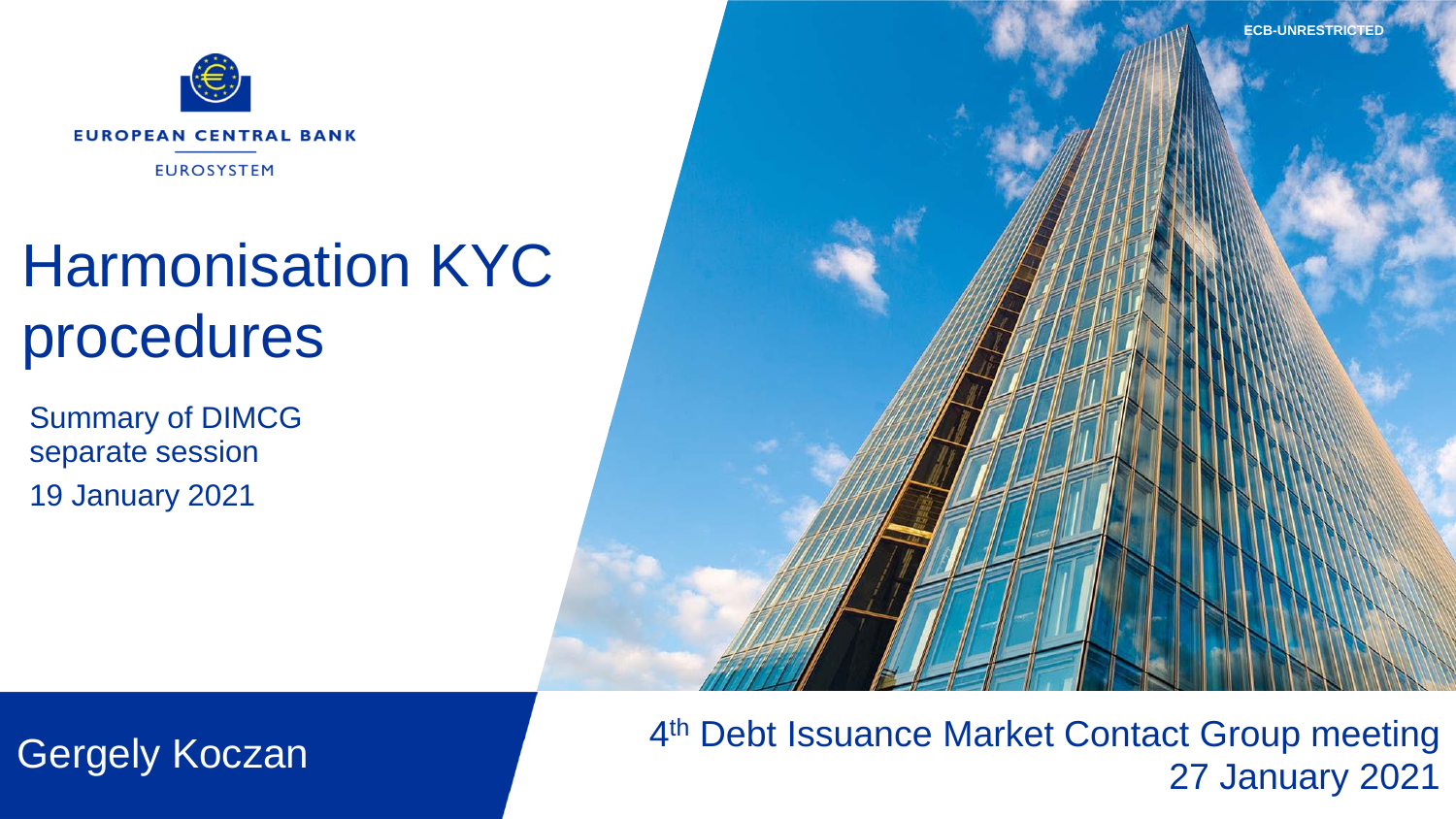• Issue statement:

*A lot of resources are spent on ensuring compliance with know-your customer requirements when on-boarding investors (parallel manual procedures)*

- Assumptions:
	- KYC responsibilities remain a core service by dealers / agents, i.e. validation of investor identity is dealers / agents' task but could be made more efficient by more harmonised procedures
	- Regulatory requirements already harmonised via common EU KYC rules (although leaving significant room for differing national implementation)
	- Third party services seem to exist to support and potentially share KYC data (at least on banks as customers) – fragmentation along national borders prevent such services from realising full potential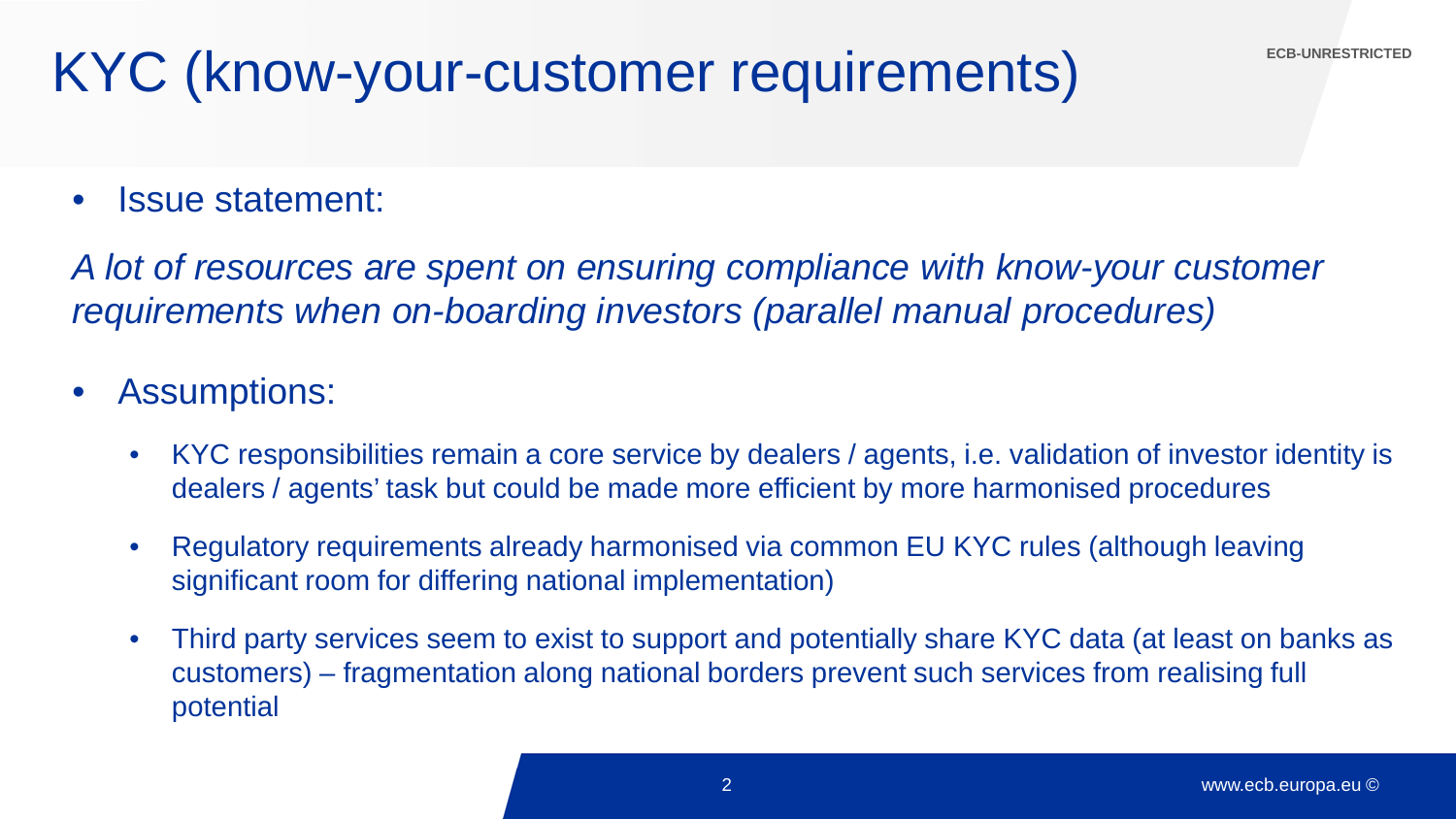#### Onboarding and validation of identities

- Done by dealers or issuer agents (depending on form of issuance)
- Financial service provider (e.g. bank) is responsible to execute KYC procedures (customer due diligence) on its customers – can be outsourced to third party but responsibility remains with the fin. service provider
- Simple / basic customer due diligence consists of two elements: i) recording relevant data on customer identity and ii) verifying customer identity
- To note: European Commission is rethinking KYC rules in the context of its Digital Finance package also taking into account the lessons learnt from COVID-19 lockdowns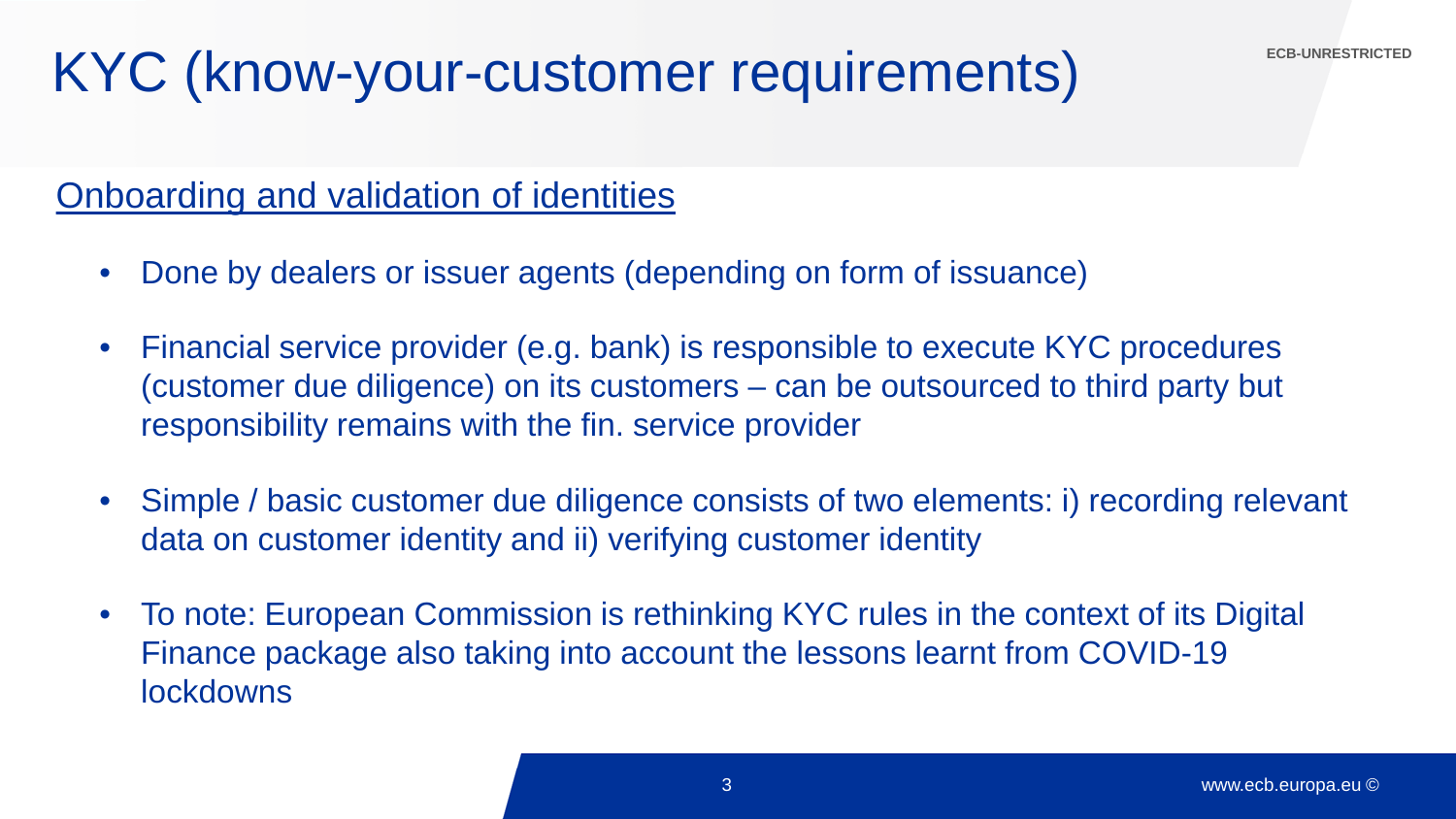#### Data sharing / consolidated databases on investors

- *"A common data base, the basis for a performant syndication tool and possibly direct access in auctions could be an ultimate goal. Currently, dealers provide issuers with an important KYC service on investors, for whom they bear on boarding responsibility. Here also, one could imagine the set-up of a "certified database", fed by dealers through an onboarding and KYC procedure of investors and issuers alike. This database could be used in different issuance mechanisms : auctions and syndications. It would simplify straight-through handling of allocated orders and increase issuer's client knowledge." – quote from a respondent in the 2019 market consultation*
- 2015<br>2015 2015 • Issuers clearly see a need to maintain up-to-date data on their investors in an efficient way – both in relation to the investor bids in a given transaction and on an on-going basis
- On the other hand such data in the context of a transaction may be confidential and may require strict control on who has access to it (GDPR limitations are also relevant)
- Investor passporting and third-party solutions / common tools can greatly help potential room for harmonisation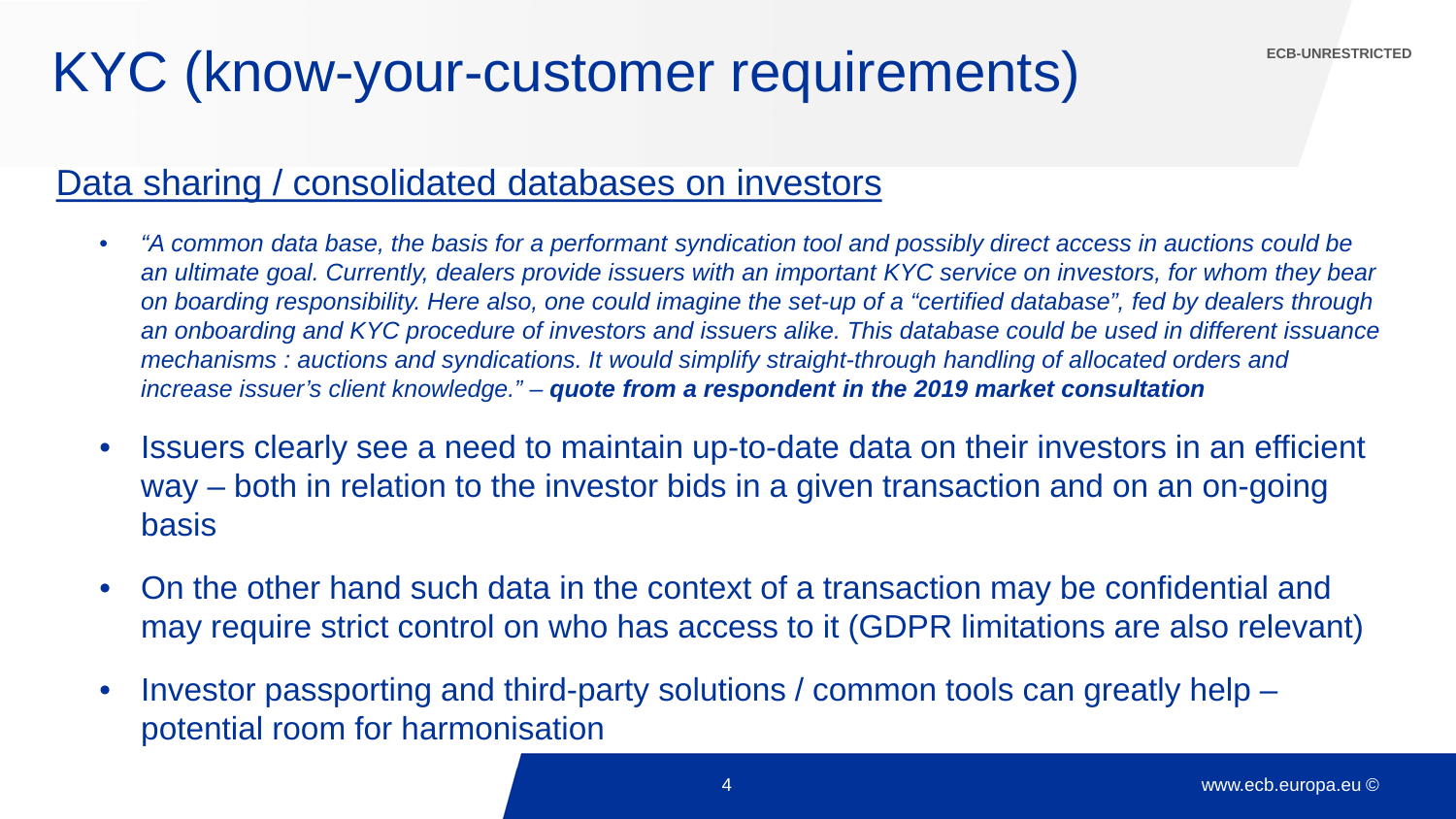#### *Existing process and situation :*

- *Dealers / issuer agents collect all KYC data and on-board customers – in most cases happens before customer participates in any transactions*
- *With standing customer relationships no need to repeat identification but regular updates / maintenance have to be made (e.g. changes in any of the identifying elements, e.g. change of address or legal name) – in European HQL issues there is a relatively stable set of potential investors*
- *Customer identity is verified in accordance with EU AML directive and transposing national rules Method / document used for verification:*
	- 2011.11 *For natural persons: checking national identity card, passport, resident permit other identifying document, qualified e-ID, etc.*
	- *For companies: requiring certificate of public registration, e.g. commercial register or a partnership agreement, id of partners, qualified e-ID and other relevant documents*
- *Customer data is stored / maintained by dealer / issuer agent*

*Data recorded on customer:* 

- *For natural persons: name, address, place and date of birth, nationality…*
- *For companies: company, trading name, legal form, commercial register number, the address of its registered office or head office, names of the members of its representative body or of its legal representative…*
- *Selected data (investor name, id) is shared with issuer for book building*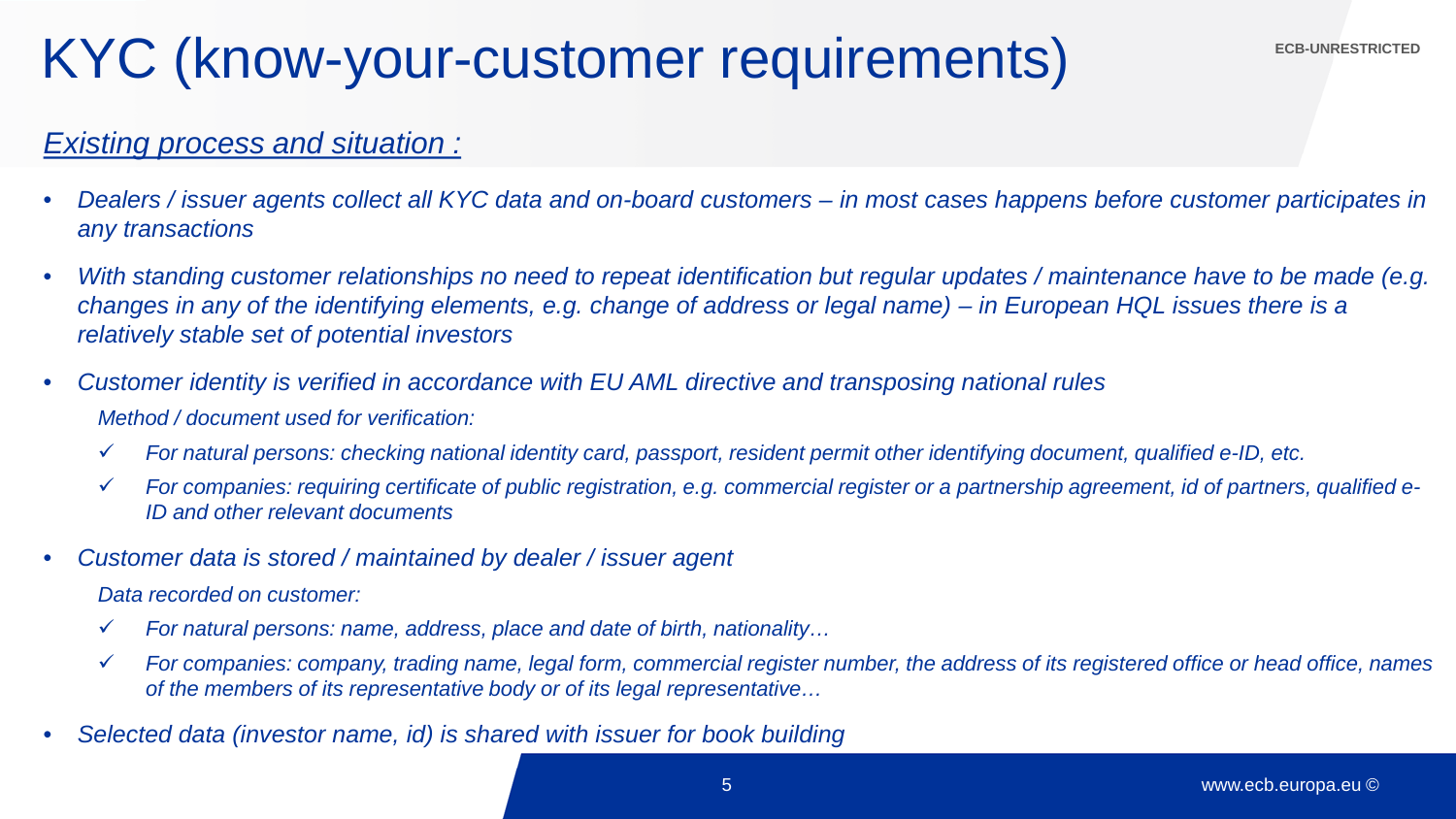#### *Different levels / target of potential harmonization work:*

- I. Harmonising methods / documents used for identification and / or data elements to be recorded:
	- *Common minimum list of documents used for identification across the EU – a common harmonized minimum set would alleviate the burden on both the investors and the bank side (individual banks can decide to require more on top of minimum)*
	- *Probably requires change in national laws (at least in some cases)*
- $\overline{a}$ II. Sharing of KYC data / identification of customers by common database / central datahub:
	- *Investor KYC data entered into common registry to avoid duplications in managing / preparing documents*
	- *All deal managers + relevant agents could access / query the database*
	- *In its simplest form such registry would not affect the each bank / agent's liability to conduct customer due diligence but would alleviate the burden of (re-) producing the required documents*
	- *Existing third-party services offer such solution but their take-up is limited due to fragmented requirements*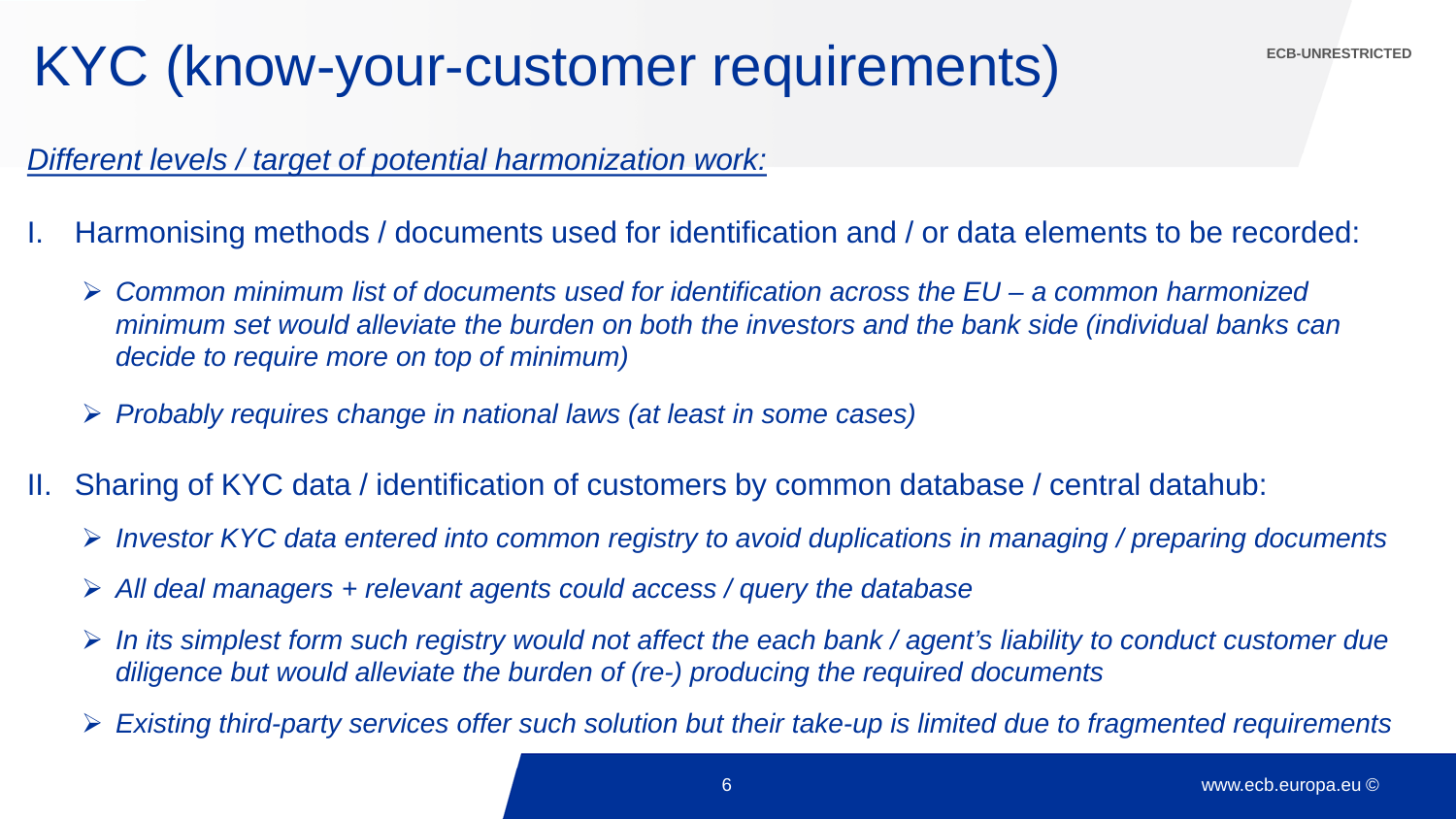# KYC (know-your-customer requirements) – summary of DIMCG discussion

*Different levels / target of potential harmonization work:*

- III. KYC passporting:
	- *one investor could be identified only once and by only one of the dealers / deal managers, with the identifying dealer issuing a 'KYC passport' and retaining legal / compliance responsibility for the identification*
	- $2015$  *could also be treated as an infrastructure, i.e. 'MTF-like approach' (as with trading infrastructures where members do not need to KYC each other to trade)*
	- *would require a common 'scheme' / contractual framework to govern responsibilities and who does what*
	- *such a solution would require agreement of common risk assessments which can be difficult*

These steps build on each other – a stepwise approach can be used

**ECB-UNRESTRICTED**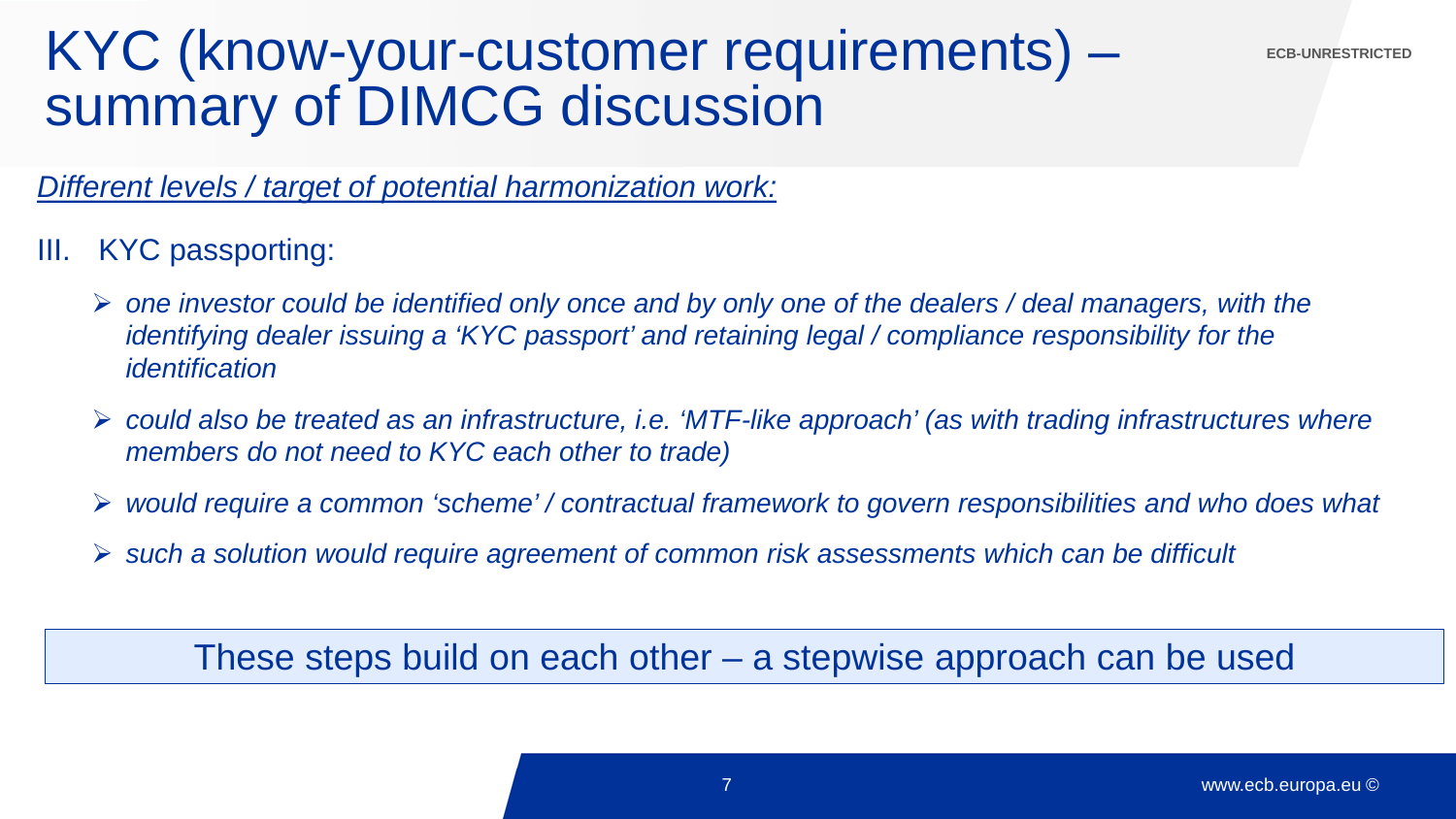# KYC (know-your-customer requirements) – summary of DIMCG discussion

#### *Potential barriers:*

- *With most banks active in many market segments KYC is done once at customer-level, issuancespecific KYC solutions may limit existing synergies between business lines*
- *National data privacy law may restrict / prohibit sharing data on customers / may restrict the prospect of harmonizing processes / verification methods*
- dealers may be subject to different rules from EU AML requirements • *If liability transfer is involved it is difficult to agree on scheme and governance, Non-EU investors /*

#### *Opportunities:*

- *Link with LEI / investor id discussion – LEI will help also here (for legal entities)*
- *DIMCG could highlight existing fragmentation and recommend stronger legal harmonisation*
- *EC reviewing KYC / AML rules in the context of Digital Finance Strategy*

**ECB-UNRESTRICTED**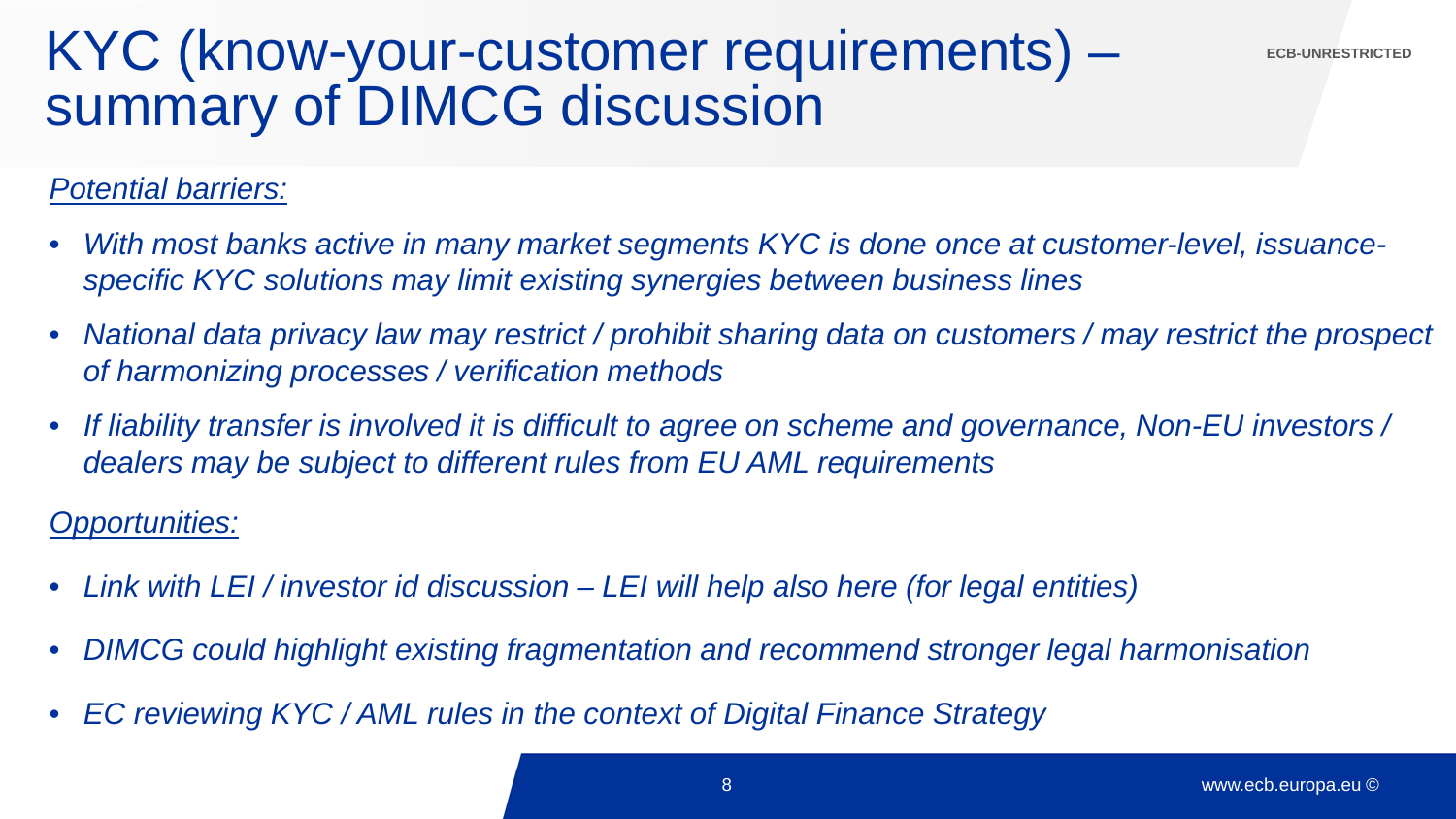#### *Next steps:*

- *Verifying direction of work with DIMCG plenary*
- *Further fact finding:*
	- **Stock-take of national requirements on required documents for investor identification in** *KYC process*
	- *Draw on experience by KYC third-party service providers (potential link to Pillar 3)*